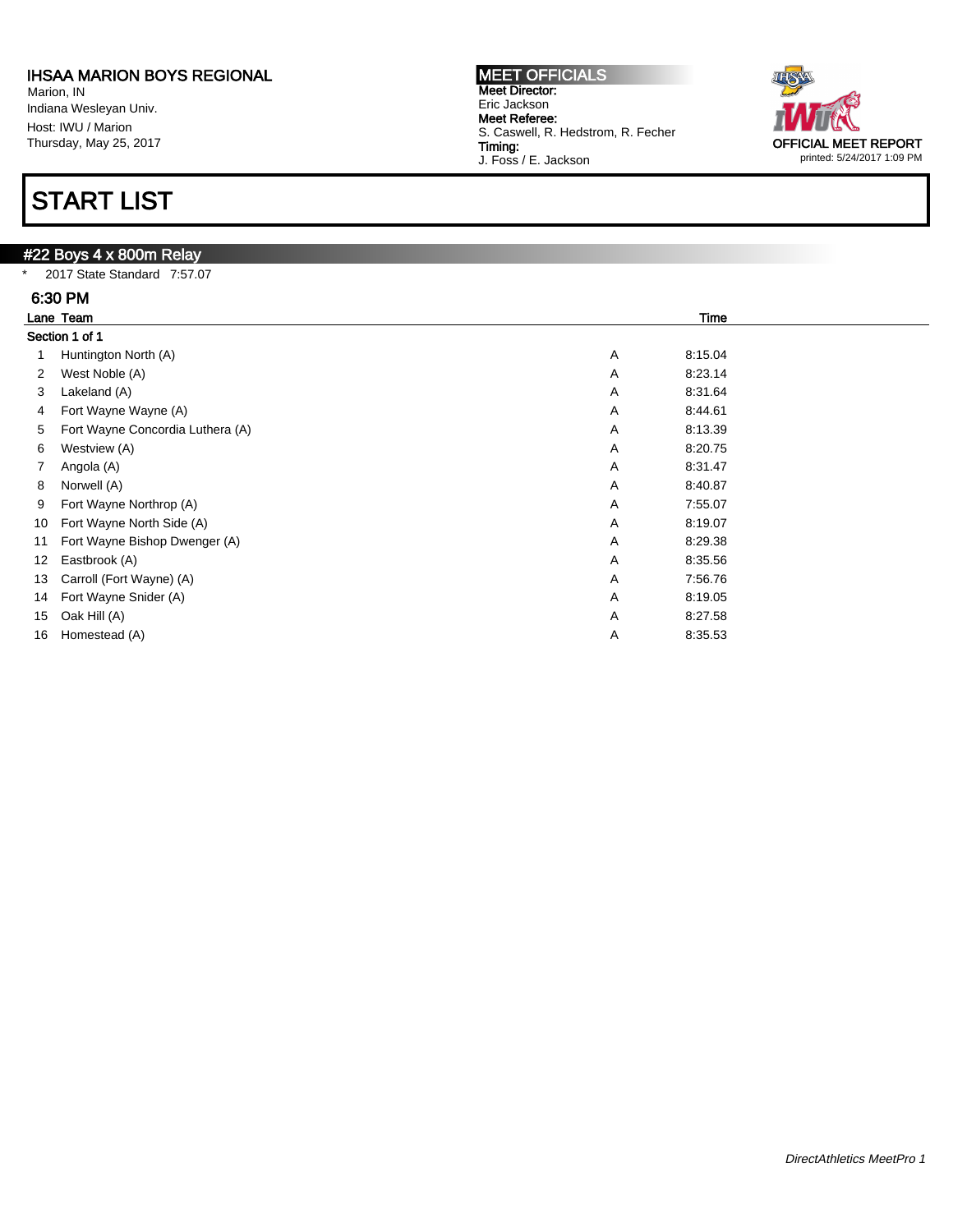Marion, IN Indiana Wesleyan Univ. Host: IWU / Marion Thursday, May 25, 2017

## START LIST

## #2 Boys 100 Meters

\* 2017 State Standard 11.05

|   | Prelims 6:40 PM: (Top 2 per Heat + next 5 advance) |                          |       |  |  |  |  |
|---|----------------------------------------------------|--------------------------|-------|--|--|--|--|
|   | Lane Name                                          | Yr Team                  | Time  |  |  |  |  |
|   | Heat 1 of 2                                        |                          |       |  |  |  |  |
|   | GAMBLE, Massimo                                    | SR Eastbrook             | 11.75 |  |  |  |  |
| 2 | DAVIS, Thomas                                      | JR Fort Wayne South Side | 11.52 |  |  |  |  |
| 3 | TAPP, Connor                                       | SR Carroll (Fort Wayne)  | 11.39 |  |  |  |  |
| 4 | ROMAN, Chandler                                    | JR Homestead             | 11.25 |  |  |  |  |
| 5 | BECKER, Justin                                     | JR Carroll (Fort Wayne)  | 11.05 |  |  |  |  |
| 6 | SCHMELING, Jordan                                  | SR Carroll (Fort Wayne)  | 11.30 |  |  |  |  |
|   | FORKER, Kyle                                       | SR East Noble            | 11.45 |  |  |  |  |
| 8 | HOLZ, Jon                                          | SO Oak Hill              | 11.53 |  |  |  |  |
| 9 |                                                    |                          |       |  |  |  |  |
|   | Heat 2 of 2                                        |                          |       |  |  |  |  |
|   | COWGILL, Kody                                      | <b>SR</b> Mississinewa   | 11.63 |  |  |  |  |
| 2 | <b>TURNER, Myles</b>                               | SR Angola                | 11.52 |  |  |  |  |
| 3 | WALLACE, Elijah                                    | SR Lakeland              | 11.36 |  |  |  |  |
| 4 | YOUNG, Craig                                       | SO Fort Wayne Wayne      | 11.14 |  |  |  |  |
| 5 | ADAMS, Aarik                                       | SO Fort Wayne Wayne      | 11.14 |  |  |  |  |
| 6 | YOUNG, Dwight                                      | SR New Haven             | 11.34 |  |  |  |  |
|   | STALEY, Montravion                                 | SO Eastside              | 11.48 |  |  |  |  |
| 8 | NORDMAN, Austin                                    | SO Westview              | 11.60 |  |  |  |  |

9

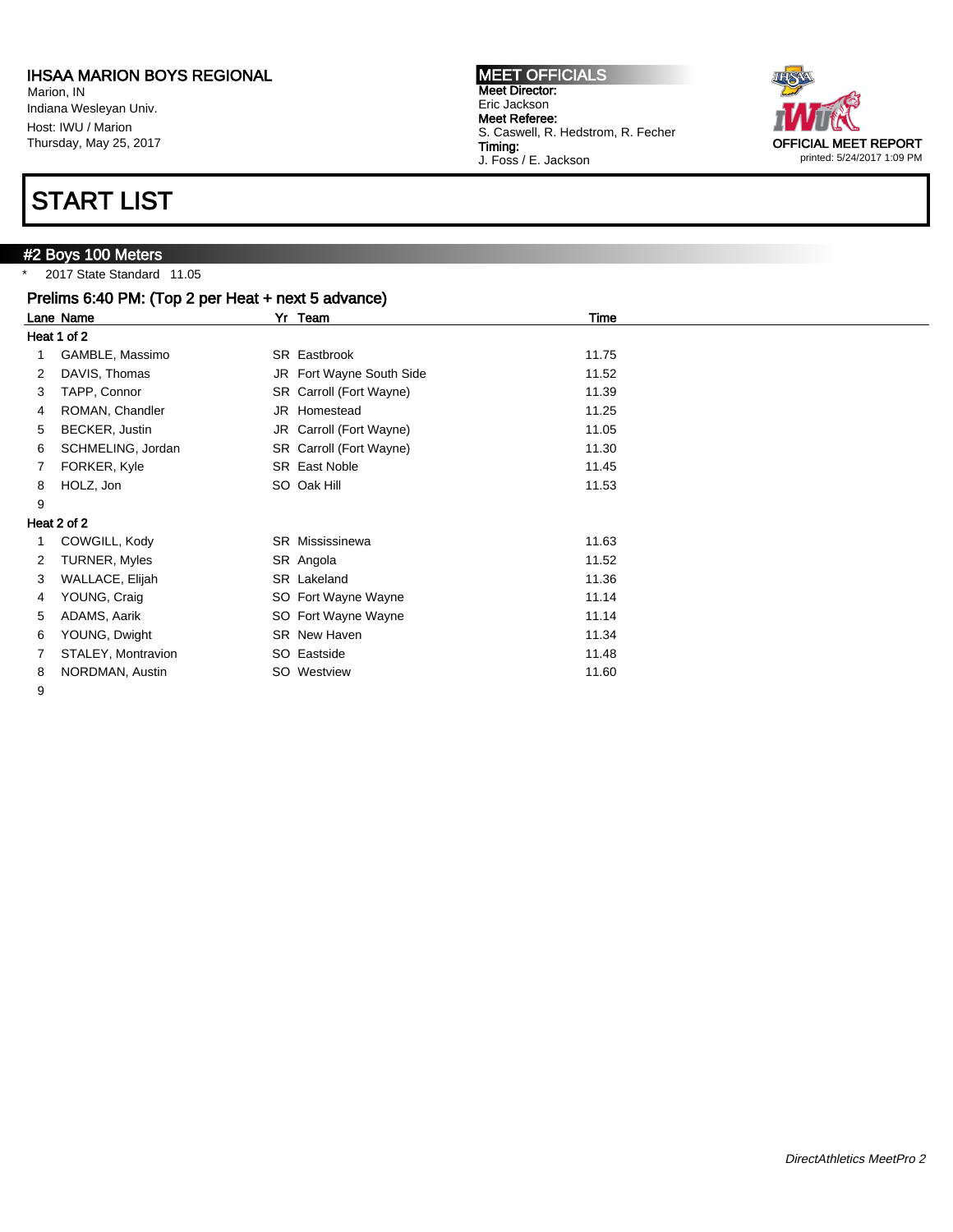Marion, IN Indiana Wesleyan Univ. Host: IWU / Marion Thursday, May 25, 2017

## START LIST

#13 Boys 110m Hurdles \* 2017 State Standard 14.87

|             | Prelims 6:50 PM: (Top 2 per Heat + next 5 advance) |  |                           |       |  |  |
|-------------|----------------------------------------------------|--|---------------------------|-------|--|--|
|             | Lane Name                                          |  | Yr Team                   | Time  |  |  |
| Heat 1 of 2 |                                                    |  |                           |       |  |  |
|             | BREEDLOVE, Dean                                    |  | SR Eastbrook              | 16.34 |  |  |
| 2           | JOHNSON, Kairal                                    |  | SO Homestead              | 16.03 |  |  |
| 3           | YODER, Brent                                       |  | <b>SR</b> Adams Central   | 15.69 |  |  |
| 4           | SOMMERS, Sammy                                     |  | SO Oak Hill               | 15.52 |  |  |
| 5           | DANIELS, Zach                                      |  | SR Fort Wayne Wayne       | 14.67 |  |  |
| 6           | VAUGHN, Shaton                                     |  | JR Fort Wayne Northrop    | 15.63 |  |  |
|             | CLINE, Remington                                   |  | JR Eastside               | 15.84 |  |  |
| 8           | BLACK, Seth                                        |  | <b>SR</b> Central Noble   | 16.10 |  |  |
| 9           |                                                    |  |                           |       |  |  |
|             | Heat 2 of 2                                        |  |                           |       |  |  |
|             | MURPHY, Nicholas                                   |  | SR Churubusco             | 16.30 |  |  |
| 2           | JOHNSON, Graham                                    |  | JR Eastbrook              | 15.95 |  |  |
| 3           | SHEPARD, Austin                                    |  | <b>SR</b> Prairie Heights | 15.68 |  |  |
| 4           | LAHR, Jordan                                       |  | JR New Haven              | 15.39 |  |  |
| 5           | RAATZ, Tanner                                      |  | SR Lakeland               | 15.09 |  |  |
| 6           | FELGER, Dylan                                      |  | JR Norwell                | 15.65 |  |  |
| 7           | LOCKETT, Jalen                                     |  | JR Fort Wayne North Side  | 15.87 |  |  |
| 8           | TAYLOR, Jordan                                     |  | <b>SR Norwell</b>         | 16.23 |  |  |

9

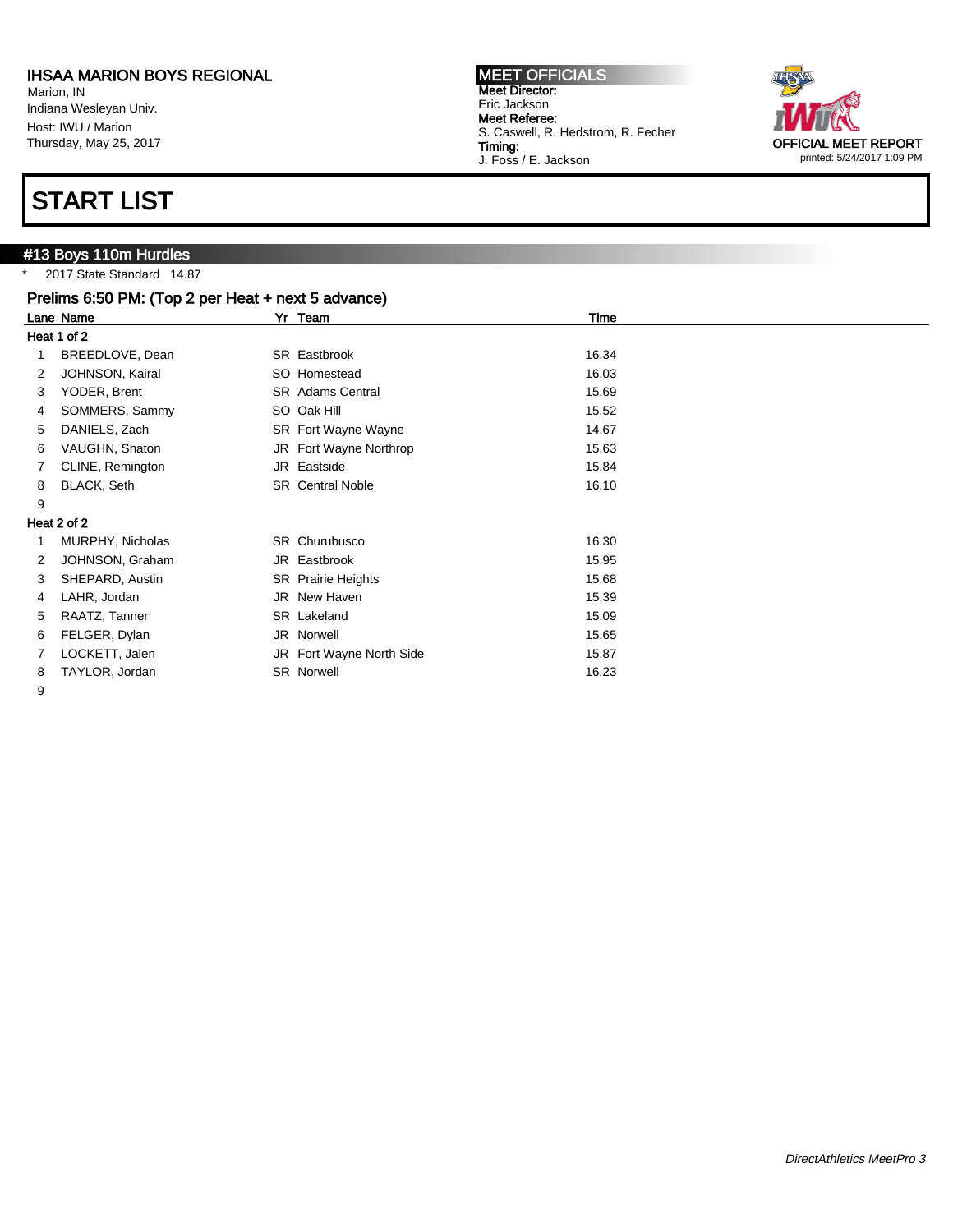Marion, IN Indiana Wesleyan Univ. Host: IWU / Marion Thursday, May 25, 2017

# START LIST

## #4 Boys 200 Meters

2017 State Standard 22.22

|   | Prelims 7:00 PM: (Top 2 per Heat + next 5 advance) |  |                                 |       |  |  |
|---|----------------------------------------------------|--|---------------------------------|-------|--|--|
|   | Lane Name                                          |  | Yr Team                         | Time  |  |  |
|   | Heat 1 of 2                                        |  |                                 |       |  |  |
|   | BICKEL, Joshua                                     |  | SR Fort Wayne Concordia Luthera | 23.64 |  |  |
| 2 | MCCOY, Mikal                                       |  | JR Fort Wayne Snider            | 23.50 |  |  |
| 3 | DAVIS, Thomas                                      |  | JR Fort Wayne South Side        | 23.27 |  |  |
| 4 | YOUNG, Craig                                       |  | SO Fort Wayne Wayne             | 23.07 |  |  |
| 5 | BECKER, Justin                                     |  | JR Carroll (Fort Wayne)         | 22.27 |  |  |
| 6 | COTTON, Patrick                                    |  | SR Fort Wayne Wayne             | 23.15 |  |  |
|   | ROMAN, Chandler                                    |  | JR Homestead                    | 23.28 |  |  |
| 8 | FORKER, Kyle                                       |  | SR East Noble                   | 23.63 |  |  |
| 9 |                                                    |  |                                 |       |  |  |
|   | Heat 2 of 2                                        |  |                                 |       |  |  |
|   | BEEKS, Coleman                                     |  | <b>SO</b> Southern Wells        | 23.64 |  |  |
| 2 | LAKE, J'Lan                                        |  | SR New Haven                    | 23.49 |  |  |
| 3 | STALEY, Montravion                                 |  | SO Eastside                     | 23.22 |  |  |
| 4 | HAUPERT, Michael                                   |  | JR Fort Wayne Snider            | 22.90 |  |  |
| 5 | BROCK, Jarod                                       |  | SO Carroll (Fort Wayne)         | 22.50 |  |  |
| 6 | OVERBEY, Daniel                                    |  | SR Lakeland                     | 23.20 |  |  |
|   | HOLZ, Jon                                          |  | SO Oak Hill                     | 23.43 |  |  |
| 8 | JACOBS, Jesse                                      |  | SO Central Noble                | 23.64 |  |  |

9



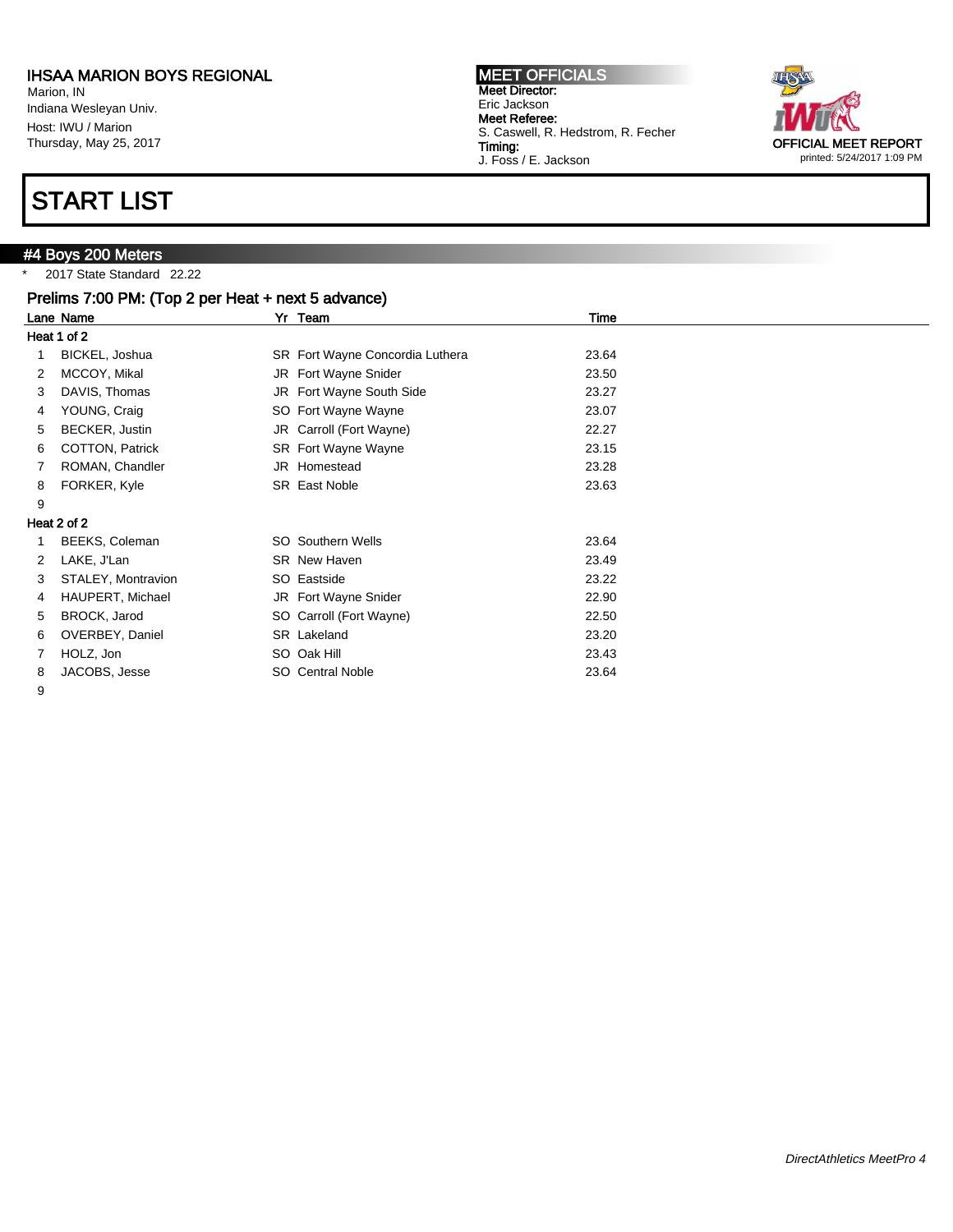Marion, IN Indiana Wesleyan Univ. Host: IWU / Marion Thursday, May 25, 2017

## START LIST

## #10 Boys 1600 Meters



|    | 2017 State Standard 4:17.75 |  |                                 |         |  |  |  |
|----|-----------------------------|--|---------------------------------|---------|--|--|--|
|    | Lane Name                   |  | Yr Team                         | Time    |  |  |  |
|    | Section 1 of 1              |  |                                 |         |  |  |  |
|    | GIBSON, Reece               |  | FR Fort Wayne Concordia Luthera | 4:27.27 |  |  |  |
| 2  | STOLTZFUS, Richmond         |  | JR Westview                     | 4:28.36 |  |  |  |
| 3  | POWERS, Cole                |  | SO Carroll (Fort Wayne)         | 4:24.28 |  |  |  |
| 4  | HAMLIN, Jesse               |  | SO Fort Wayne Snider            | 4:25.03 |  |  |  |
| 5  | EYER, Jacob                 |  | SR Churubusco                   | 4:26.43 |  |  |  |
| 6  | WINTERS, Dawson             |  | SR Carroll (Fort Wayne)         | 4:27.89 |  |  |  |
|    | BROKAW, Jack                |  | SO Fort Wayne Northrop          | 4:29.00 |  |  |  |
| 8  | BAYNE, Conner               |  | SO Fort Wayne Northrop          | 4:33.64 |  |  |  |
| 9  | LAWSON, Kyle                |  | FR Bellmont                     | 4:35.35 |  |  |  |
| 10 | DEISER, Joe                 |  | SR Fort Wayne Bishop Luers      | 4:37.46 |  |  |  |
| 11 | BRADLEY, Sam                |  | SR Angola                       | 4:37.61 |  |  |  |
| 12 | SPRINGER, Jalen             |  | JR Marion                       | 4:40.73 |  |  |  |
| 13 | THOMPSON, Dakota            |  | SO West Noble                   | 4:41.75 |  |  |  |
| 14 | WHICKER, JJ                 |  | JR Huntington North             | 4:43.00 |  |  |  |
| 15 | PRATER, Koby                |  | SO Wabash                       | 4:44.70 |  |  |  |
| 16 | GUENIN, Chase               |  | JR Southwood                    | 4:45.18 |  |  |  |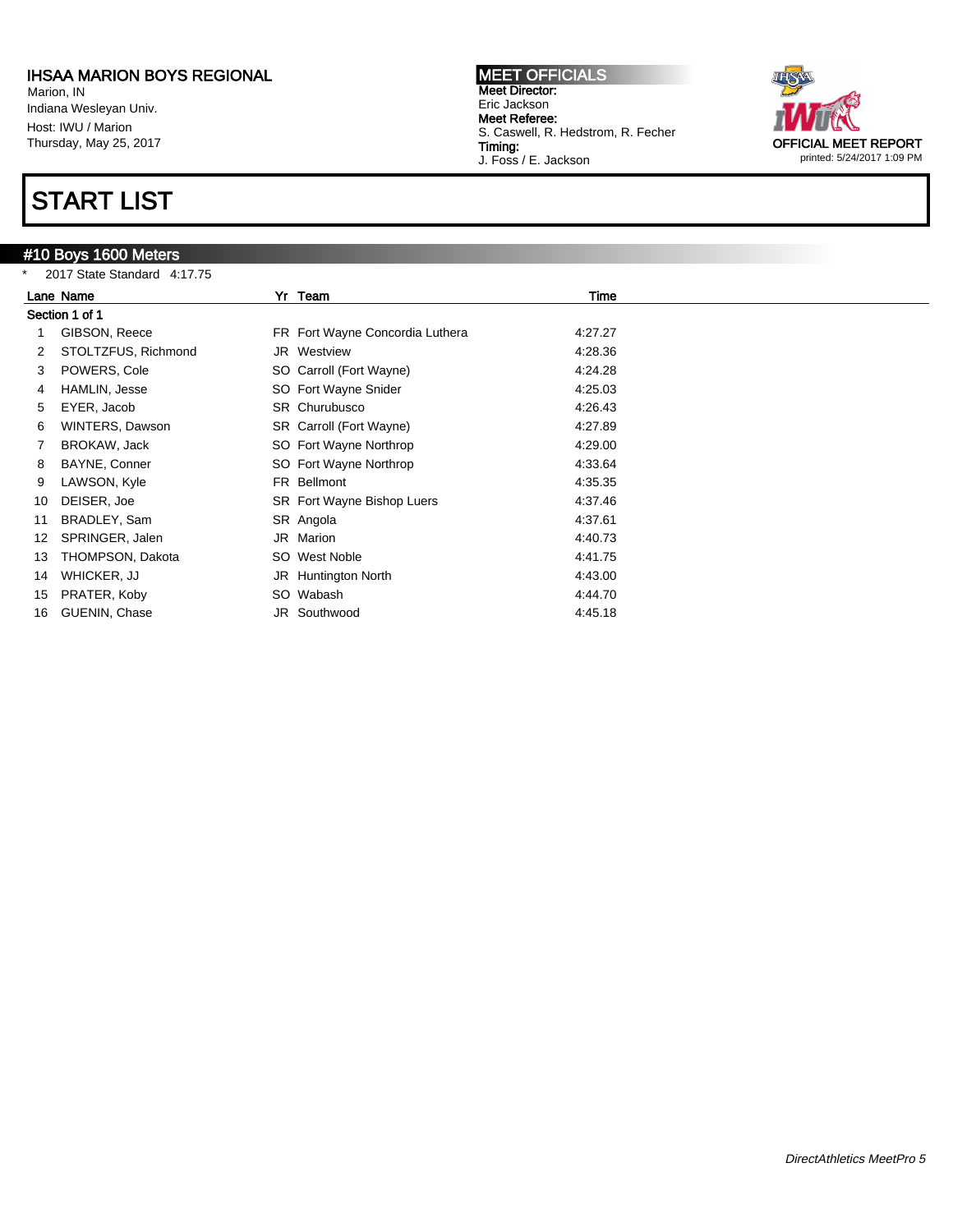Marion, IN Indiana Wesleyan Univ. Host: IWU / Marion Thursday, May 25, 2017

# START LIST

### #18 Boys 4 x 100m Relay 2017 State Standard 42.59 Lane Team Time Section 1 of 2 1 2 New Haven (A) 45.77 3 Bluffton (A) A 44.90 4 Central Noble (A) 44.75 5 Marion (A) A 44.75 6 East Noble (A) A 44.88 7 Fort Wayne North Side (A) 44.94 8 Huntington North (A) 46.24 9 Section 2 of 2 1 Churubusco (A) 44.24 A 44.24 2 Fort Wayne Wayne (A) 2 Fort Wayne (A) 2 Fort Wayne Wayne (A) 44.10 3 Northfield (A) 43.85 4 Fort Wayne Snider (A) A 43.51 5 Carroll (Fort Wayne) (A) A 42.02 6 Fort Wayne South Side (A) **A** 43.71 7 Eastbrook (A) and the contract of the contract of the contract of the contract of the contract of the contract of the 43.99  $A$  and 43.99 8 Lakeland (A)  $A = 44.22$ 9 Garrett (A) A 44.42

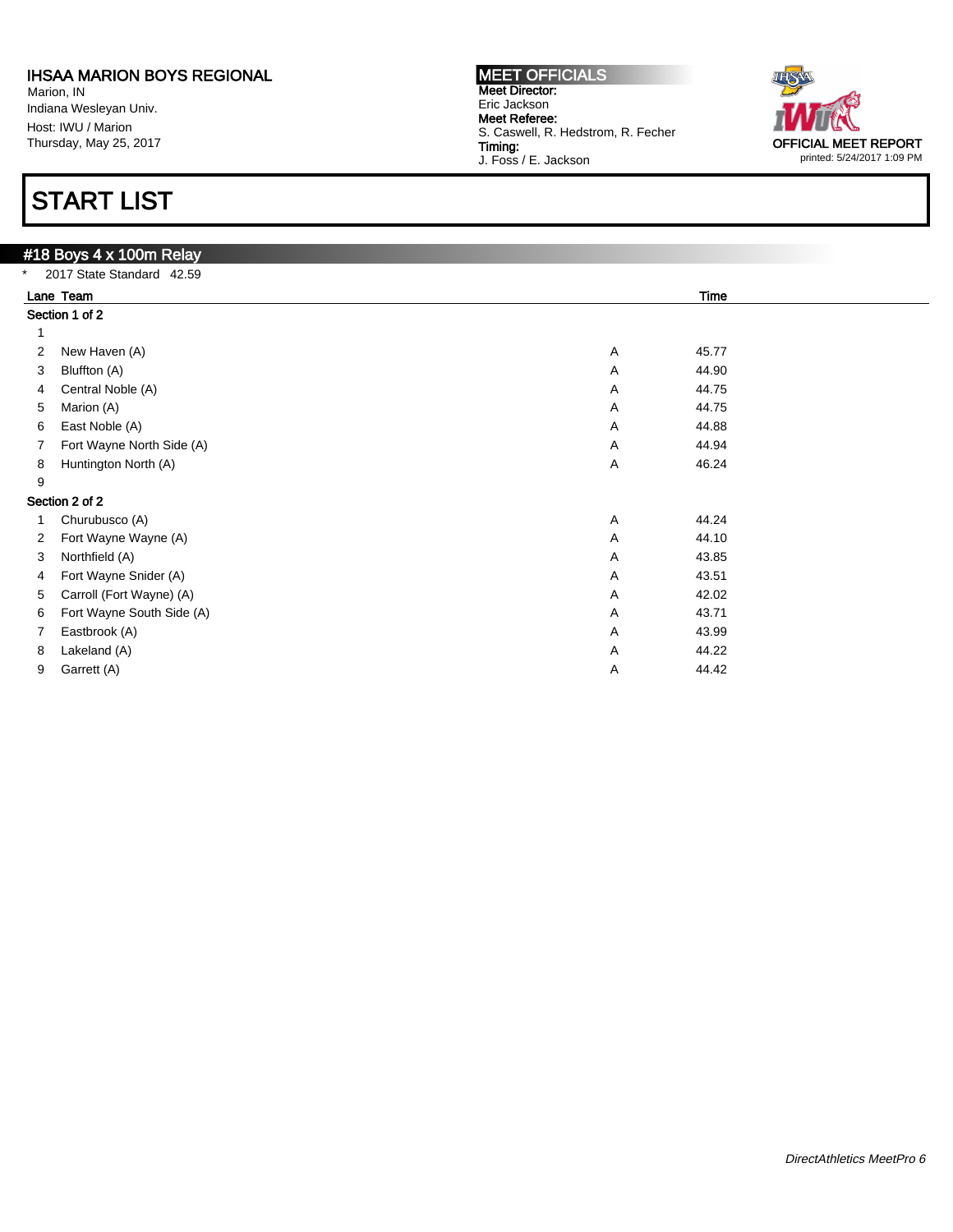Marion, IN Indiana Wesleyan Univ. Host: IWU / Marion Thursday, May 25, 2017

## START LIST

## #6 Boys 400 Meters

| $\star$ | 2017 State Standard 49.49 |  |                                 |       |  |  |  |
|---------|---------------------------|--|---------------------------------|-------|--|--|--|
|         | Lane Name                 |  | Yr Team                         | Time  |  |  |  |
|         | Section 1 of 2            |  |                                 |       |  |  |  |
| 1       |                           |  |                                 |       |  |  |  |
| 2       | WALCHLE, Cole             |  | <b>SR</b> Bellmont              | 52.59 |  |  |  |
| 3       | TOPP, Dallas              |  | FR Norwell                      | 51.83 |  |  |  |
| 4       | NOVOTNY, Nicholas         |  | SR Carroll (Fort Wayne)         | 51.38 |  |  |  |
| 5       | GARCIA, Connor            |  | JR Fort Wayne Concordia Luthera | 51.47 |  |  |  |
| 6       | KELLER, Ethan             |  | JR Eastbrook                    | 51.59 |  |  |  |
|         | SHEEHAN, Clayton          |  | SR Bellmont                     | 52.00 |  |  |  |
| 8       | BLAND, T Quan             |  | SO New Haven                    | 53.46 |  |  |  |
| 9       |                           |  |                                 |       |  |  |  |
|         | Section 2 of 2            |  |                                 |       |  |  |  |
|         | LUNDQUIST, Conner         |  | <b>SR</b> Central Noble         | 51.21 |  |  |  |
| 2       | TIPPEY, Dathan            |  | JR Carroll (Fort Wayne)         | 50.96 |  |  |  |
| 3       | WEIMER, Brennen           |  | SR Lakeland                     | 50.59 |  |  |  |
| 4       | JOHNSON, Tahj             |  | FR Oak Hill                     | 50.23 |  |  |  |
| 5       | BAKER, Caleb              |  | SR Fort Wayne North Side        | 50.33 |  |  |  |
| 6       | FIELDS, Caleb             |  | SR Fort Wayne Snider            | 50.48 |  |  |  |
|         | WILLIAMS, Shammond        |  | SR Leo                          | 50.65 |  |  |  |
| 8       | JOHNSON, Dennis           |  | SR Fort Wayne South Side        | 51.12 |  |  |  |
| 9       | OVERBEY, Daniel           |  | SR Lakeland                     | 51.33 |  |  |  |
|         |                           |  |                                 |       |  |  |  |

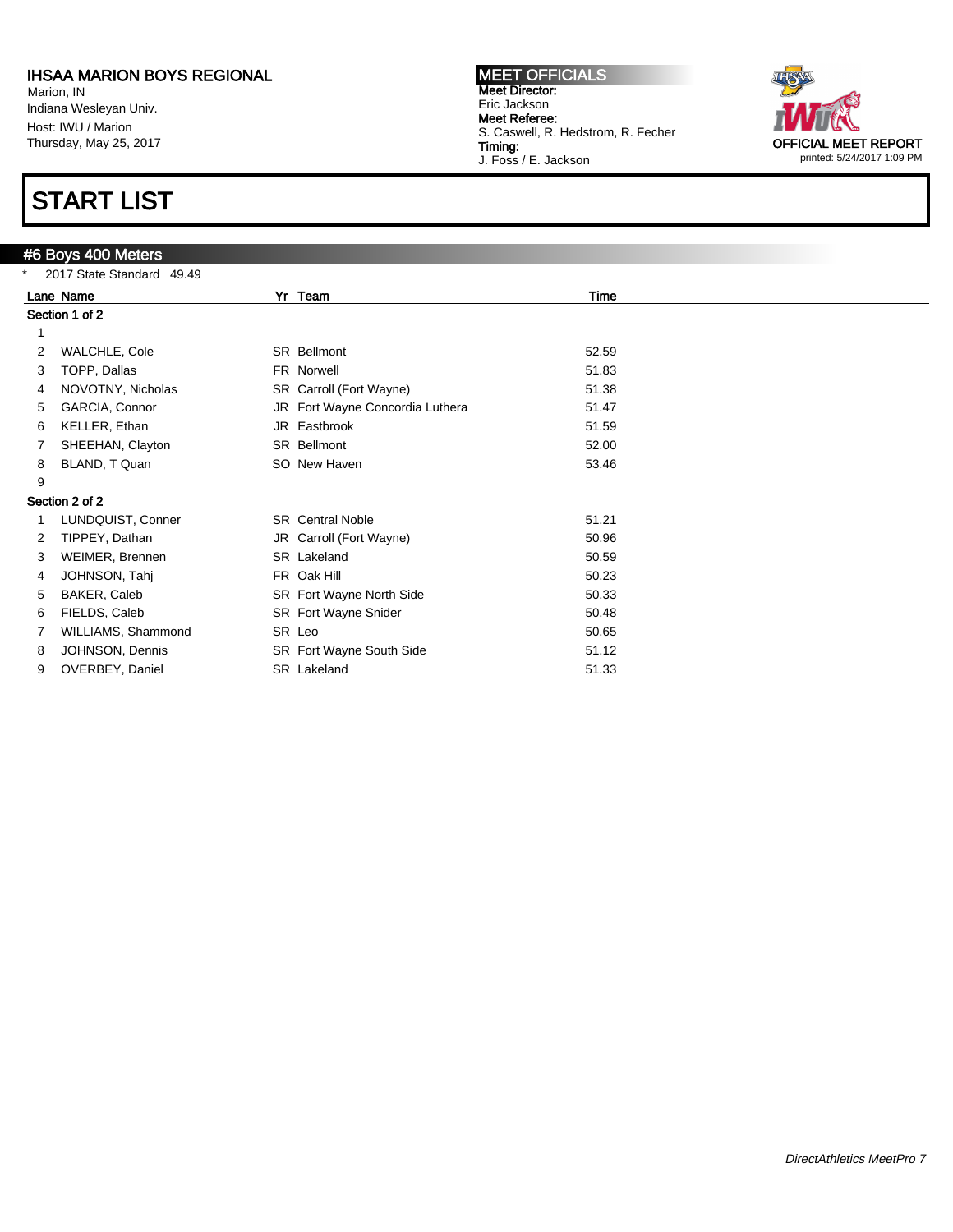Marion, IN Indiana Wesleyan Univ. Host: IWU / Marion Thursday, May 25, 2017

## START LIST

## #16 Boys 300m Hurdles

| * | 2017 State Standard 38.95 |  |                           |       |  |  |  |
|---|---------------------------|--|---------------------------|-------|--|--|--|
|   | Lane Name                 |  | Yr Team                   | Time  |  |  |  |
|   | Section 1 of 2            |  |                           |       |  |  |  |
|   |                           |  |                           |       |  |  |  |
| 2 | WHITE, Brandon            |  | JR Southern Wells         | 42.96 |  |  |  |
| 3 | SIMONS, Jackson           |  | FR Southwood              | 42.69 |  |  |  |
| 4 | FREDERICK, Sam            |  | SR Angola                 | 41.96 |  |  |  |
| 5 | SHEPARD, Austin           |  | <b>SR</b> Prairie Heights | 41.77 |  |  |  |
| 6 | BOLINGER, Carson          |  | JR Huntington North       | 42.29 |  |  |  |
| 7 | EHLE, Gabe                |  | JR Bluffton               | 42.95 |  |  |  |
| 8 |                           |  |                           |       |  |  |  |
| 9 |                           |  |                           |       |  |  |  |
|   | Section 2 of 2            |  |                           |       |  |  |  |
|   | BROWN, Anthony            |  | SR Eastbrook              | 41.53 |  |  |  |
| 2 | MARANO, Benjamin          |  | JR Carroll (Fort Wayne)   | 41.10 |  |  |  |
| 3 | RAATZ, Tanner             |  | SR Lakeland               | 40.48 |  |  |  |
| 4 | DANIELS, Zach             |  | SR Fort Wayne Wayne       | 39.67 |  |  |  |
| 5 | VAUGHN, Shaton            |  | JR Fort Wayne Northrop    | 39.60 |  |  |  |
| 6 | FELGER, Dylan             |  | JR Norwell                | 39.69 |  |  |  |
|   | KRAFT, Alexander          |  | SR Fort Wayne Snider      | 40.60 |  |  |  |
| 8 | LAHR, Jordan              |  | JR New Haven              | 41.52 |  |  |  |
| 9 | REYNOLDS, lan             |  | SR Marion                 | 41.62 |  |  |  |
|   |                           |  |                           |       |  |  |  |

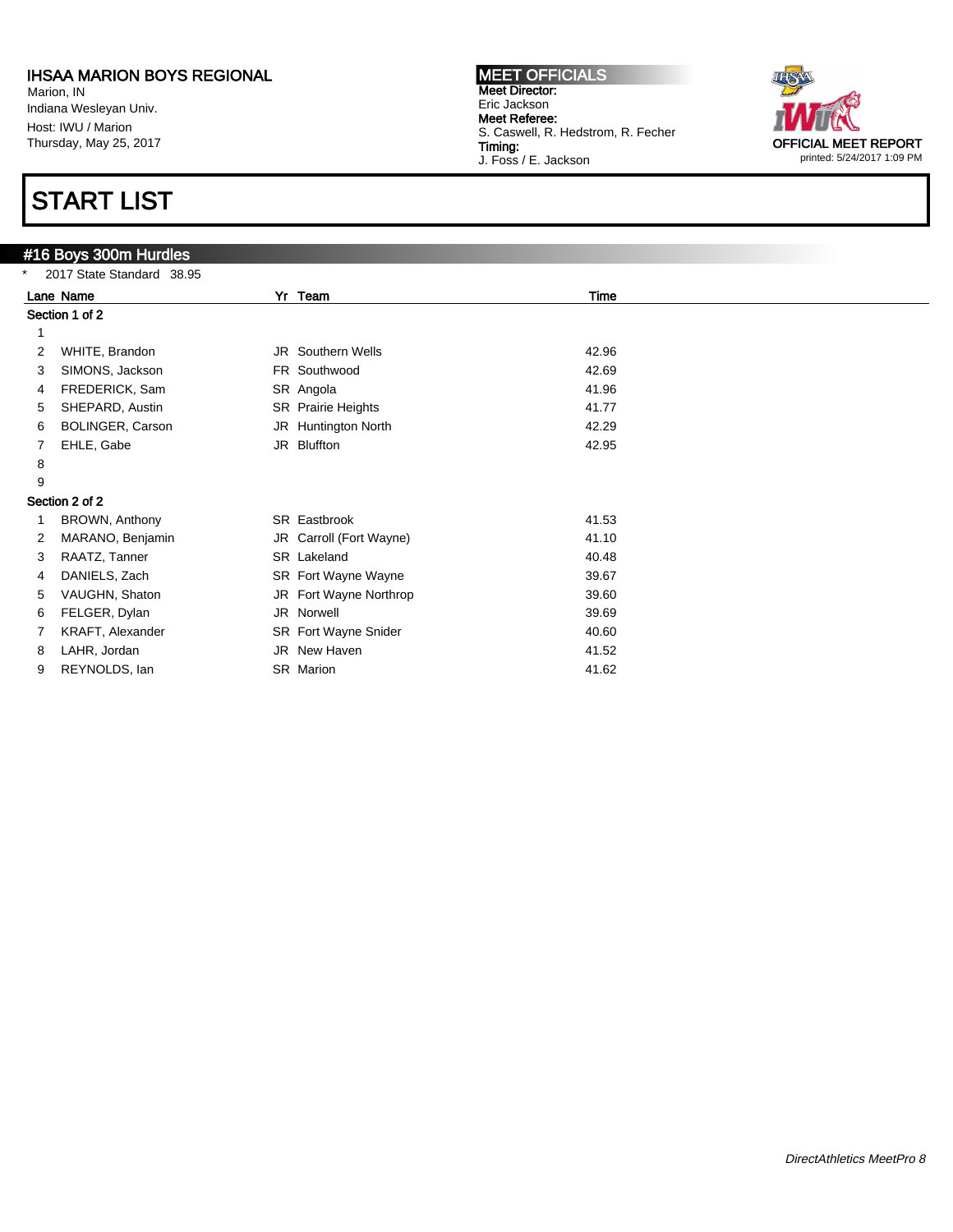Marion, IN Indiana Wesleyan Univ. Host: IWU / Marion Thursday, May 25, 2017

## START LIST

### #8 Boys 800 Meters

\* 2017 State Standard 1:55.88



| <b>2017 State Startuard 1.33.00</b> |                             |  |                                                                                                                                                                                                                                                                                                                                                                                                                      |  |  |  |
|-------------------------------------|-----------------------------|--|----------------------------------------------------------------------------------------------------------------------------------------------------------------------------------------------------------------------------------------------------------------------------------------------------------------------------------------------------------------------------------------------------------------------|--|--|--|
|                                     |                             |  | Time                                                                                                                                                                                                                                                                                                                                                                                                                 |  |  |  |
|                                     |                             |  |                                                                                                                                                                                                                                                                                                                                                                                                                      |  |  |  |
| MEYER, Carter                       |                             |  | 1:58.67                                                                                                                                                                                                                                                                                                                                                                                                              |  |  |  |
| CHESTERMAN, Elijah                  |                             |  | 2:00.23                                                                                                                                                                                                                                                                                                                                                                                                              |  |  |  |
| LAWSON, Kyle                        |                             |  | 2:01.33                                                                                                                                                                                                                                                                                                                                                                                                              |  |  |  |
| CREAMER, Grayden                    |                             |  | 2:05.18                                                                                                                                                                                                                                                                                                                                                                                                              |  |  |  |
| ROYAL, Jalen                        |                             |  | 1:57.77                                                                                                                                                                                                                                                                                                                                                                                                              |  |  |  |
| <b>DERICKSON, Nick</b>              |                             |  | 1:59.59                                                                                                                                                                                                                                                                                                                                                                                                              |  |  |  |
| <b>WITMER, Nathaniel</b>            |                             |  | 2:01.14                                                                                                                                                                                                                                                                                                                                                                                                              |  |  |  |
| <b>HERRING, James</b>               |                             |  | 2:05.04                                                                                                                                                                                                                                                                                                                                                                                                              |  |  |  |
| ACKER, Noah                         |                             |  | 1:57.18                                                                                                                                                                                                                                                                                                                                                                                                              |  |  |  |
| NOWICKI, Dylan                      |                             |  | 1:59.41                                                                                                                                                                                                                                                                                                                                                                                                              |  |  |  |
| DEISER, Joe                         |                             |  | 2:00.64                                                                                                                                                                                                                                                                                                                                                                                                              |  |  |  |
| KENNEDY, Cole                       |                             |  | 2:04.13                                                                                                                                                                                                                                                                                                                                                                                                              |  |  |  |
| MILLER, Derek                       |                             |  | 1:57.43                                                                                                                                                                                                                                                                                                                                                                                                              |  |  |  |
| THOMPSON, Draven                    |                             |  | 1:59.19                                                                                                                                                                                                                                                                                                                                                                                                              |  |  |  |
| <b>RUPPERT, Matthew</b>             |                             |  | 2:00.34                                                                                                                                                                                                                                                                                                                                                                                                              |  |  |  |
| SCHMUCKER, Logan                    |                             |  | 2:01.51                                                                                                                                                                                                                                                                                                                                                                                                              |  |  |  |
|                                     | Lane Name<br>Section 1 of 1 |  | Yr Team<br>SR Carroll (Fort Wayne)<br><b>SR</b> Huntington North<br>FR Bellmont<br><b>SR</b> Elwood Community<br>SR Fort Wayne Northrop<br>JR Fort Wayne Northrop<br>SR Fort Wayne Concordia Luthera<br>SR Oak Hill<br><b>SR</b> East Noble<br>FR Westview<br>SR Fort Wayne Bishop Luers<br>SR Eastbrook<br><b>SR</b> Westview<br>SO Carroll (Fort Wayne)<br>JR Fort Wayne Concordia Luthera<br>JR Fort Wayne Snider |  |  |  |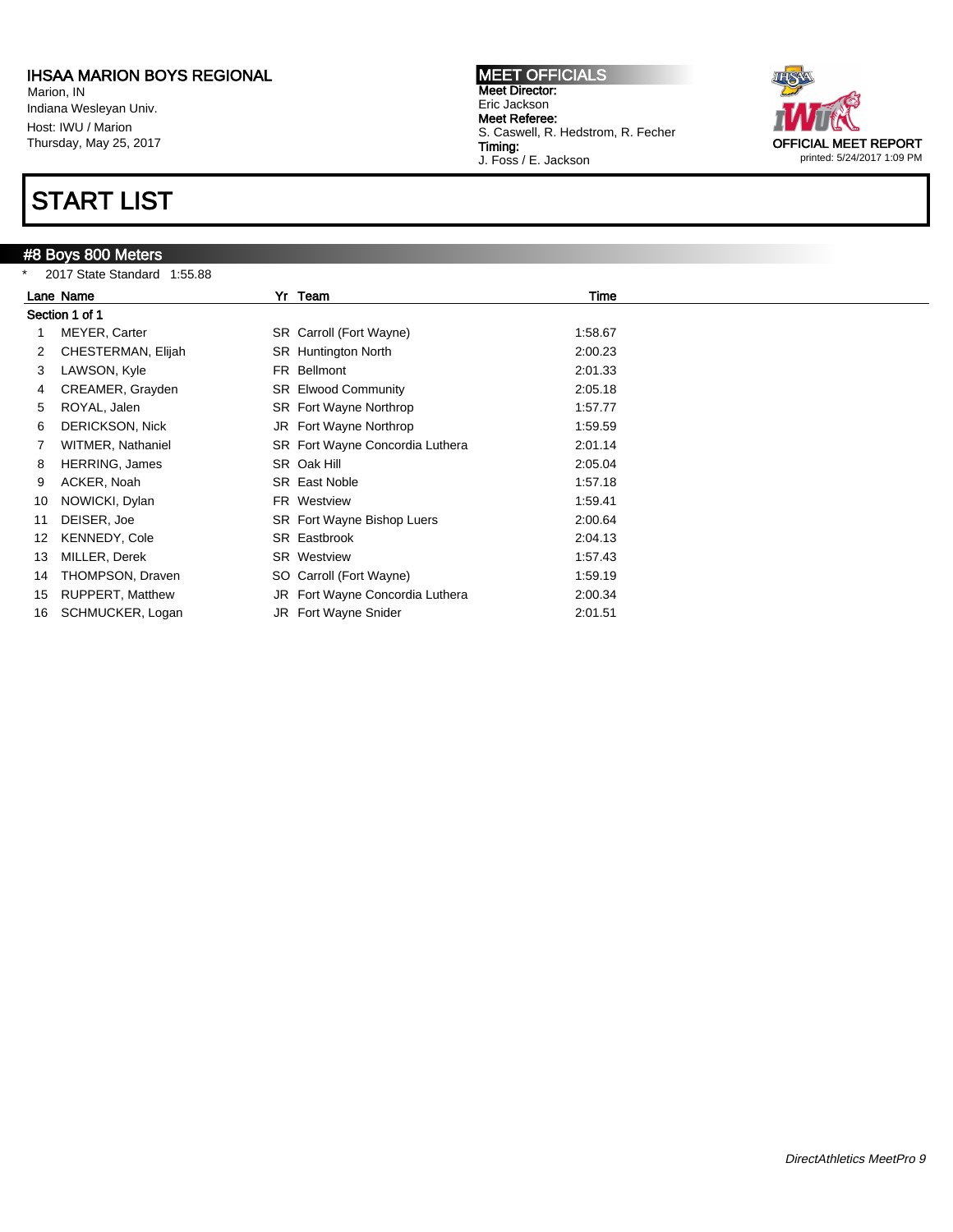Marion, IN Indiana Wesleyan Univ. Host: IWU / Marion Thursday, May 25, 2017

## START LIST

## #12 Boys 3200 Meters

\* 2017 State Standard 9:17.78



|    | $2011$ State Startuard $3.11.10$ |  |                                 |          |  |  |
|----|----------------------------------|--|---------------------------------|----------|--|--|
|    | Lane Name                        |  | Yr Team                         | Time     |  |  |
|    | Section 1 of 1                   |  |                                 |          |  |  |
|    | CLEMENTS, Braden                 |  | SR Carroll (Fort Wayne)         | 9:37.16  |  |  |
|    | STOLTZFUS, Richmond              |  | JR Westview                     | 9:41.59  |  |  |
| 3  | GOETZ, Connor                    |  | JR Carroll (Fort Wayne)         | 9:21.66  |  |  |
| 4  | MCINTIRE, Bailey                 |  | <b>SR</b> South Adams           | 9:22.22  |  |  |
| 5  | STARNES, Dustin                  |  | SR Fort Wayne Northrop          | 9:30.20  |  |  |
| 6  | JENNINGS, Roman                  |  | <b>SR</b> Fort Wayne Snider     | 9:34.95  |  |  |
|    | STEFFEN, Noah                    |  | SR Fort Wayne Concordia Luthera | 9:44.61  |  |  |
| 8  | EMERY, Will                      |  | SR Leo                          | 9:45.66  |  |  |
| 9  | YODER, Matthew                   |  | <b>JR</b> Westview              | 9:49.59  |  |  |
| 10 | BUTCHE, Brennan                  |  | SO Mississinewa                 | 9:50.25  |  |  |
| 11 | SPRINGER, Trey                   |  | SR Churubusco                   | 9:53.06  |  |  |
| 12 | BEAKAS, Jack                     |  | SR Dekalb                       | 9:59.29  |  |  |
| 13 | SPAHR, Brock                     |  | SO Huntington North             | 10:02.90 |  |  |
| 14 | RUPPERT, Ryan                    |  | SO Homestead                    | 10:05.66 |  |  |
| 15 | WHITE, Connor                    |  | JR Eastbrook                    | 10:12.53 |  |  |
| 16 | COOK, Channing                   |  | SR Eastbrook                    | 10:16.57 |  |  |
|    |                                  |  |                                 |          |  |  |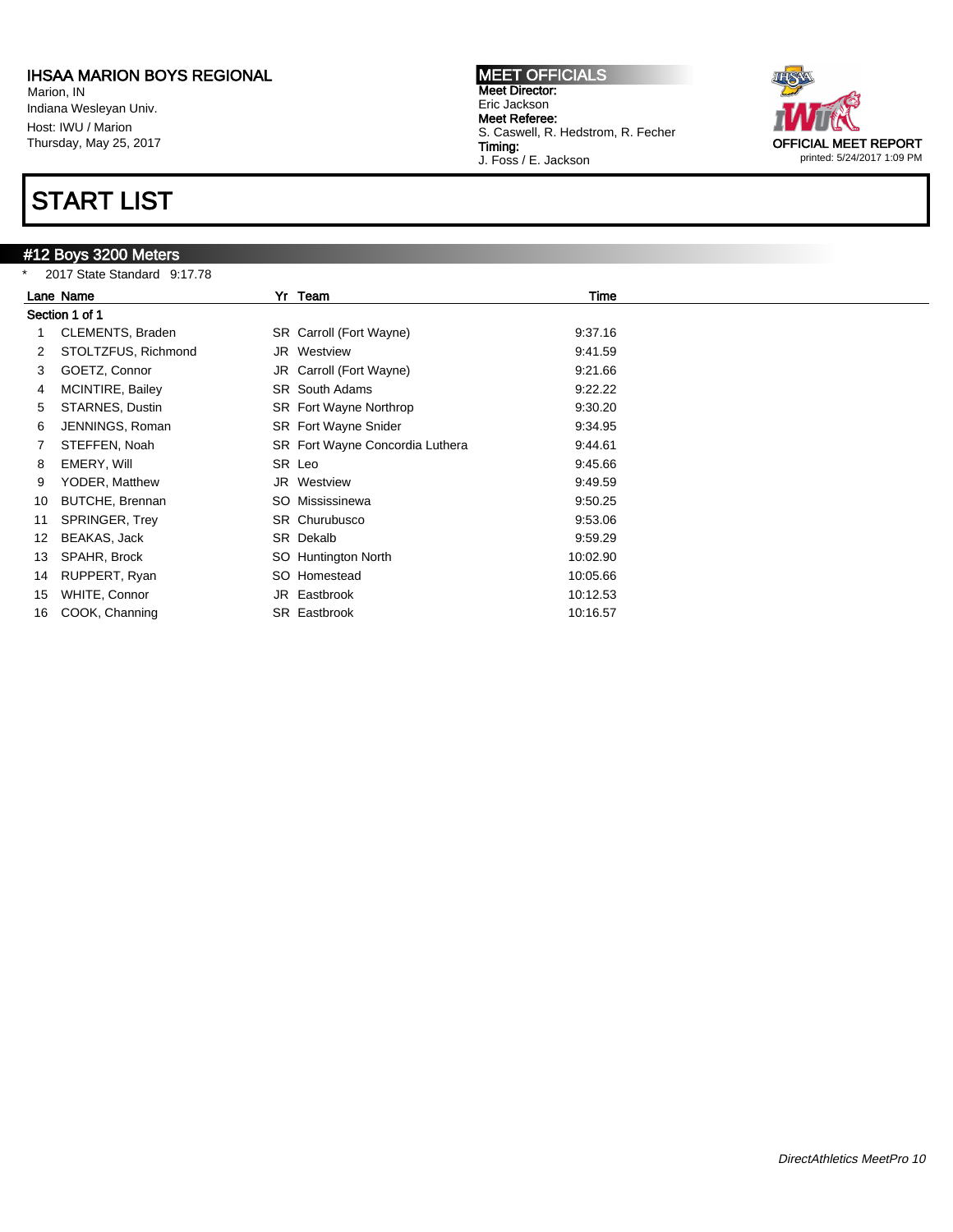Marion, IN Indiana Wesleyan Univ. Host: IWU / Marion Thursday, May 25, 2017

# START LIST

| Time<br>Lane Team             |                                                                                            |  |  |  |  |  |
|-------------------------------|--------------------------------------------------------------------------------------------|--|--|--|--|--|
|                               |                                                                                            |  |  |  |  |  |
|                               |                                                                                            |  |  |  |  |  |
| Westview (A)                  | A<br>3:34.73                                                                               |  |  |  |  |  |
| Marion (A)                    | 3:34.30<br>Α                                                                               |  |  |  |  |  |
| Homestead (A)                 | 3:33.91<br>Α                                                                               |  |  |  |  |  |
| Central Noble (A)             | 3:32.48<br>A                                                                               |  |  |  |  |  |
| Huntington North (A)          | 3:34.27<br>Α                                                                               |  |  |  |  |  |
| Eastbrook (A)                 | 3:34.40<br>Α                                                                               |  |  |  |  |  |
| Oak Hill (A)                  | 3:37.00<br>Α                                                                               |  |  |  |  |  |
|                               |                                                                                            |  |  |  |  |  |
|                               |                                                                                            |  |  |  |  |  |
| Fort Wayne Bishop Dwenger (A) | 3:31.53<br>Α                                                                               |  |  |  |  |  |
| Garrett (A)                   | 3:29.54<br>Α                                                                               |  |  |  |  |  |
| Fort Wayne Snider (A)         | 3:29.06<br>Α                                                                               |  |  |  |  |  |
| Fort Wayne North Side (A)     | 3:25.57<br>Α                                                                               |  |  |  |  |  |
| Fort Wayne Northrop (A)       | 3:24.05<br>Α                                                                               |  |  |  |  |  |
| Fort Wayne South Side (A)     | 3:26.02<br>Α                                                                               |  |  |  |  |  |
| Fort Wayne Wayne (A)          | 3:29.29<br>A                                                                               |  |  |  |  |  |
| Carroll (Fort Wayne) (A)      | 3:29.96<br>Α                                                                               |  |  |  |  |  |
| Leo (A)                       | 3:32.18<br>Α                                                                               |  |  |  |  |  |
|                               | #20 Boys 4 x 400m Relay<br>2017 State Standard 3:20.92<br>Section 1 of 2<br>Section 2 of 2 |  |  |  |  |  |

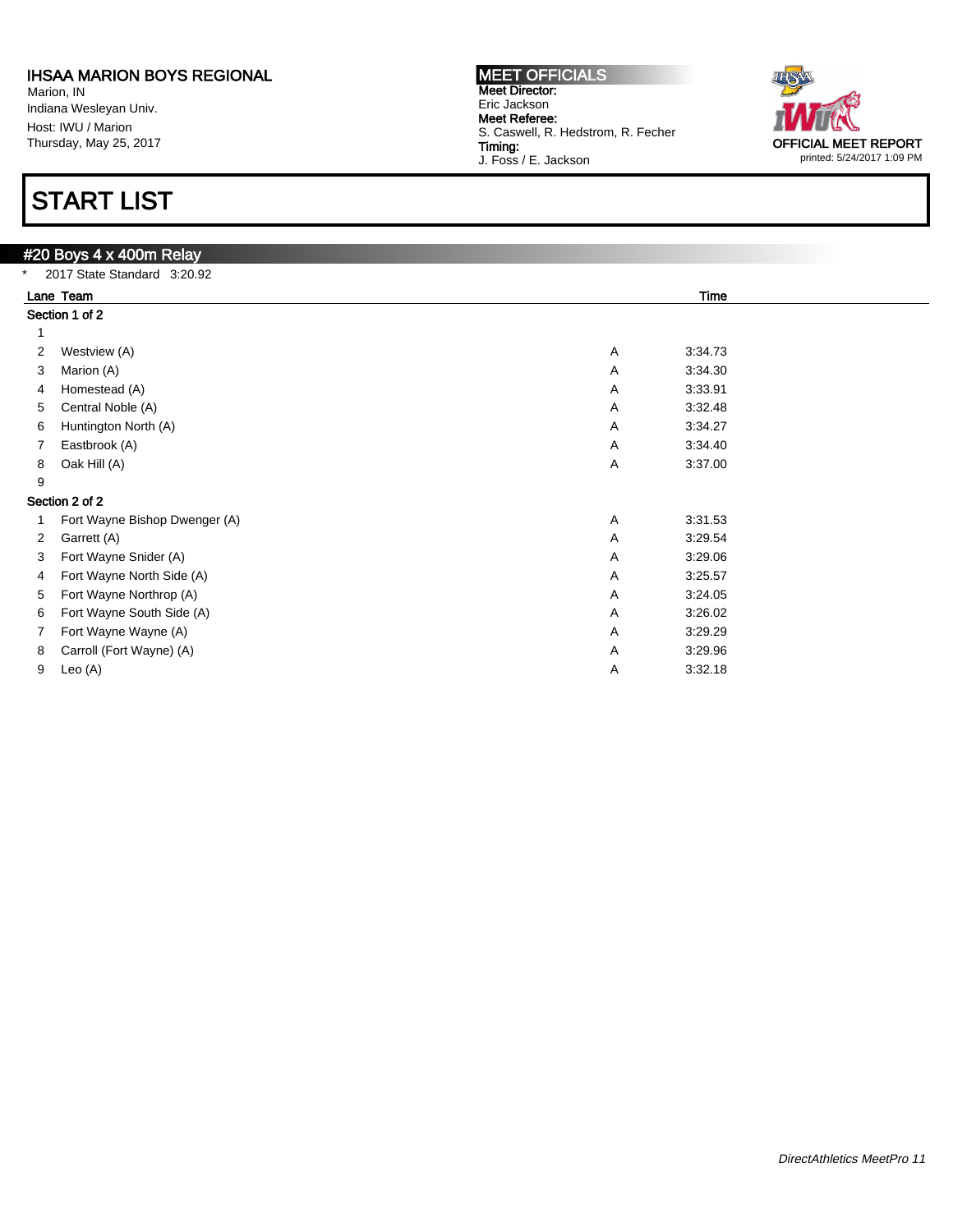Marion, IN Indiana Wesleyan Univ. Host: IWU / Marion Thursday, May 25, 2017

## START LIST

### #24 Boys High Jump

Starting Height is 5'10" with 2" progressions till 6'0" then up 1". Warm-up is 5'6"

\* 2017 State Standard 6' 4"

#### 6:00 PM

|    | Lane Name                | Yr        | Team                            | Mark     |  |
|----|--------------------------|-----------|---------------------------------|----------|--|
|    | Flight 1 of 1            |           |                                 |          |  |
| 1  | <b>CURRAN, Austin</b>    | SO Dekalb |                                 | 5' 10"   |  |
| 2  | <b>HENDERSON, Dontea</b> | SR Marion |                                 | 5' 10"   |  |
| 3  | COYNE, Jason             |           | SR Fort Wayne Northrop          | 5'10"    |  |
| 4  | HUBER, Brandon           |           | SO Eastbrook                    | 5' 10"   |  |
| 5  | ALTUM, Blayne            |           | SR Eastbrook                    | 5' 10"   |  |
| 6  | <b>EDWARDS, Chase</b>    |           | JR Lakeland                     | 5' 10"   |  |
|    | MCCLUNG, Jeshon          |           | SO Mississinewa                 | 5' 10"   |  |
| 8  | CRIST, Cooper            |           | SO Homestead                    | 5' 10"   |  |
| 9  | <b>BRADEN, Dre</b>       |           | SO Fort Wayne North Side        | 5' 10"   |  |
| 10 | CLARK, Landis            |           | SR Prairie Heights              | 5' 10"   |  |
| 11 | FERRELL, Shawn           |           | SO Fort Wayne Wayne             | 5' 10"   |  |
| 12 | SCHULTZ, Jerret          | JR Angola |                                 | 5' 10"   |  |
| 13 | JOHNSON, Dennis          |           | SR Fort Wayne South Side        | 5' 10"   |  |
| 14 | MARTIN, Malek            |           | SR Fort Wayne North Side        | 6'0''    |  |
| 15 | <b>BOLINGER, Carson</b>  |           | JR Huntington North             | 6'0''    |  |
| 16 | LEAVELL, Tim             | SR Marion |                                 | 6' 0"    |  |
| 17 | SCOTT, Adrian            |           | FR Fort Wayne Northrop          | 6'1"     |  |
| 18 | RAMEY, Isaac             |           | SR Churubusco                   | 6'1"     |  |
| 19 | GARDNER, James           |           | JR New Haven                    | 6'1"     |  |
| 20 | BECKER, Jonathon         |           | JR Carroll (Fort Wayne)         | 6'2"     |  |
| 21 | MYERS, Kyle              |           | SR Homestead                    | 6'2"     |  |
| 22 | HARDEN, Jerico           |           | SR Hamilton                     | 6'2"     |  |
| 23 | <b>BENNETT, Tucker</b>   |           | JR Fort Wayne Concordia Luthera | 6'2"     |  |
| 24 | FEY, Ian                 |           | SR Lakeland                     | 6'5''    |  |
| 25 | BROWN, Isaac             | JR Dekalb |                                 | 6' 8.50" |  |

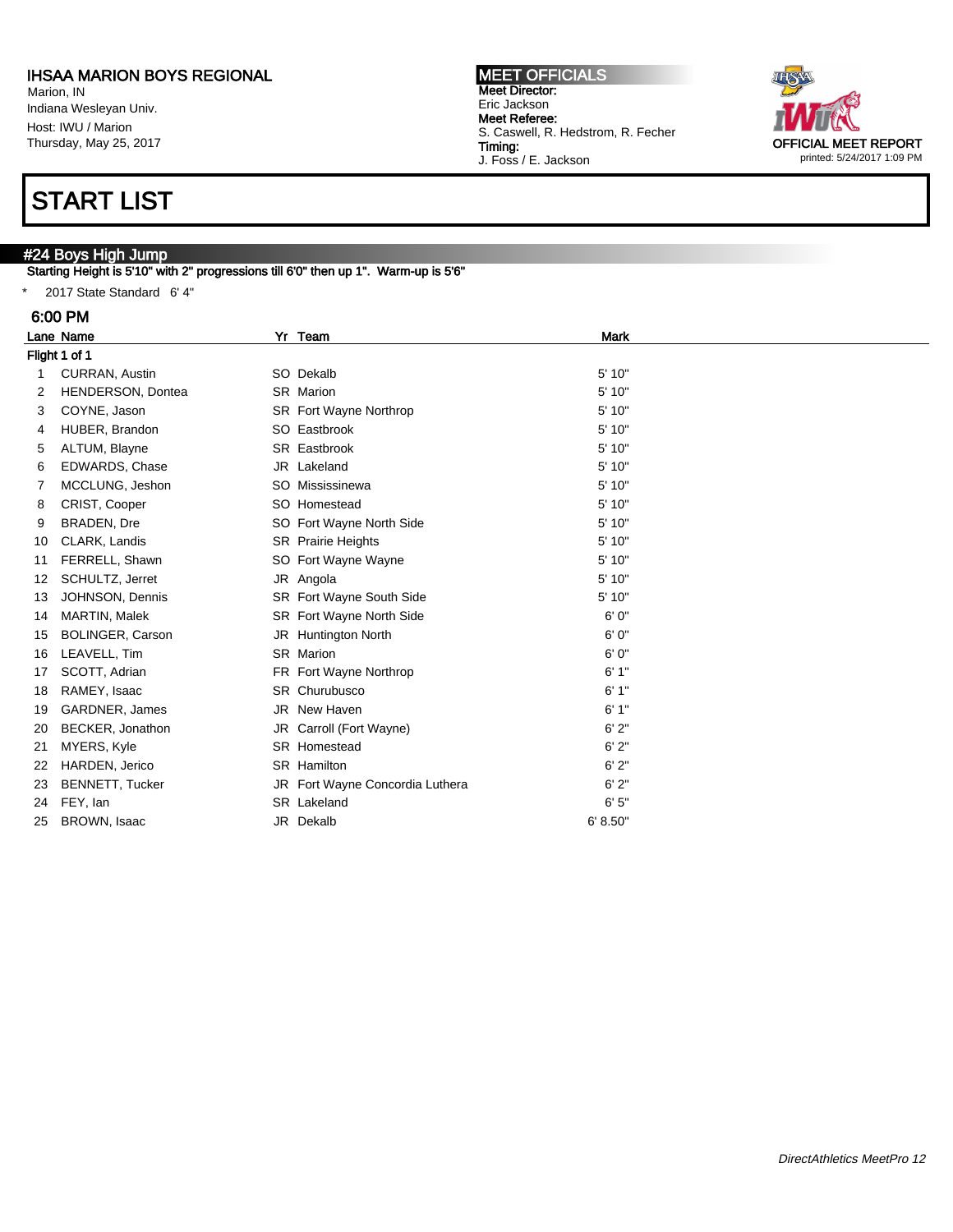Marion, IN Indiana Wesleyan Univ. Host: IWU / Marion Thursday, May 25, 2017

## START LIST

## #26 Boys Pole Vault

Starting Height is 12-00..6" progressions till 13'6" then up3" Warm-up height is 11'0".

\* 2017 State Standard 14' 6"

### 6:00 PM

|    | Lane Name               |  | Yr Team                      | <b>Mark</b> |  |  |  |
|----|-------------------------|--|------------------------------|-------------|--|--|--|
|    | Flight 1 of 1           |  |                              |             |  |  |  |
|    | RUPRIGHT, Aaron         |  | SR Fort Wayne Bishop Luers   | 11'6''      |  |  |  |
| 2  | LAKE, Caiden            |  | SO Oak Hill                  | 11'6''      |  |  |  |
| 3  | KENNEDY, Kade           |  | JR Northfield                | 11'6''      |  |  |  |
| 4  | MAJORS, Josh            |  | SR Homestead                 | 11'6''      |  |  |  |
| 5  | ELLIS, Jalen            |  | JR Fort Wayne Snider         | 11'6''      |  |  |  |
| 6  | STUCKEY, Jack           |  | SO Woodlan                   | 11'6''      |  |  |  |
| 7  | MEYER, Jayce            |  | SO Angola                    | 12' 0"      |  |  |  |
| 8  | REID, Zachery           |  | SR Eastbrook                 | 12'0''      |  |  |  |
| 9  | GARRETT, Mike           |  | SO Fort Wayne Bishop Dwenger | 12'0''      |  |  |  |
| 10 | BOURNE, Kyler           |  | SO Angola                    | 12' 6''     |  |  |  |
| 11 | <b>CUMMINGS, Skyler</b> |  | FR Prairie Heights           | 12' 6''     |  |  |  |
| 12 | COLLINS, Austin         |  | SO Lakeland                  | 12' 6''     |  |  |  |
| 13 | PAINTER, Joe            |  | FR East Noble                | 13'0"       |  |  |  |
| 14 | CARTER, Devon           |  | JR Leo                       | 13'0"       |  |  |  |
| 15 | WEIMER, Brennen         |  | SR Lakeland                  | 13'0"       |  |  |  |
| 16 | HILL, Ahmaud            |  | SR Fort Wayne Wayne          | 13'0''      |  |  |  |
| 17 | WOOD, Sam               |  | FR Churubusco                | 13'0''      |  |  |  |
| 18 | BLODGETT, William       |  | SR Carroll (Fort Wayne)      | 13' 6"      |  |  |  |
| 19 | BODENSTEIN, Jacob       |  | SR Carroll (Fort Wayne)      | 14' 0"      |  |  |  |

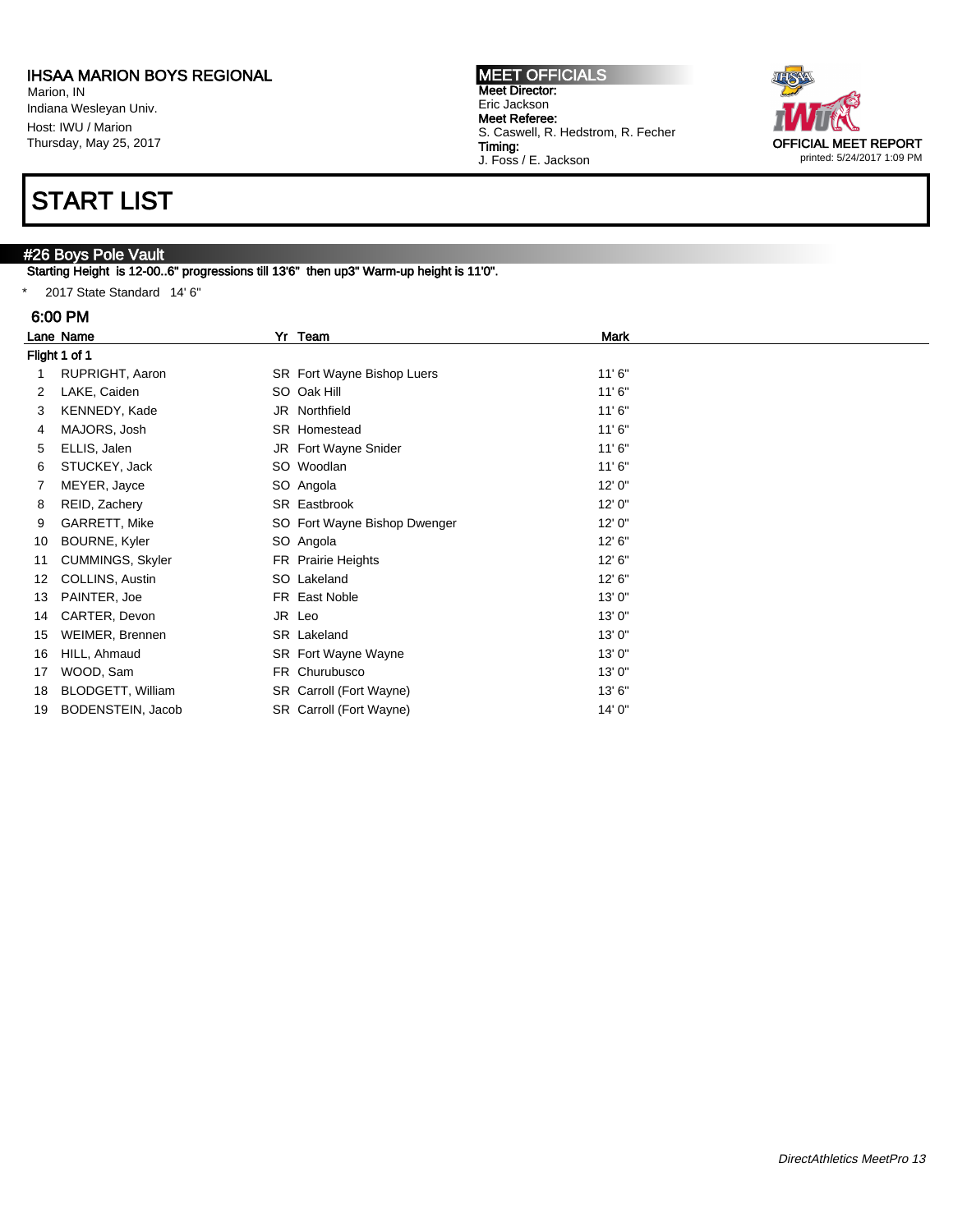Marion, IN Indiana Wesleyan Univ. Host: IWU / Marion Thursday, May 25, 2017

## START LIST

## #28 Boys Long Jump

### 10 Min. Flight Warm-up Top 9 to Finals

\* 2017 State Standard 22' 4.75"

## $6.00000$

| 6:00 PM              |                       |                          |             |  |  |  |  |
|----------------------|-----------------------|--------------------------|-------------|--|--|--|--|
|                      | Lane Name             | Yr Team                  | <b>Mark</b> |  |  |  |  |
|                      | Flight 1 of 2         |                          |             |  |  |  |  |
|                      | FORD, Birt            | SO Fort Wayne South Side | 20' 8''     |  |  |  |  |
| $\mathbf{2}^{\circ}$ | WALLACE, Davon        | JR Eastbrook             | 20' 8''     |  |  |  |  |
| 3                    | YOUNG, Dwight         | <b>SR</b> New Haven      | 20' 6.75"   |  |  |  |  |
| 4                    | ZOLMAN, Reeve         | <b>SR</b> Central Noble  | 20' 5.25"   |  |  |  |  |
| 5                    | SCOTT, Adrian         | FR Fort Wayne Northrop   | 20'5''      |  |  |  |  |
| 6                    | <b>GREEN, Deandre</b> | SR Carroll (Fort Wayne)  | 20' 4.50"   |  |  |  |  |
| 7                    | DUVENDACK, Anthony    | JR Angola                | 20' 3.75"   |  |  |  |  |
| 8                    | HALL, Hannibal        | JR Heritage              | 20' 2.75"   |  |  |  |  |
|                      | Flight 2 of 2         |                          |             |  |  |  |  |
|                      | VAUGHN, Shaton        | JR Fort Wayne Northrop   | 22' 4.50"   |  |  |  |  |
| 2                    | GARDNER, James        | JR New Haven             | 22' 2.75"   |  |  |  |  |
| 3                    | JOHNSON, Justin       | FR Marion                | 21' 9.25"   |  |  |  |  |
| 4                    | SOMMERS, Sammy        | SO Oak Hill              | 21' 6.25"   |  |  |  |  |
| 5                    | HAUGHT, Ricky         | SO Huntington North      | 21' 4.75"   |  |  |  |  |
| 6                    | JOHNSON, Tahj         | FR Oak Hill              | 21' 4.25"   |  |  |  |  |
|                      | HENDERSON, Dontea     | SR Marion                | 21' 0.75"   |  |  |  |  |
|                      |                       |                          |             |  |  |  |  |

8 NORDMAN, Austin SO Westview 20' 10"

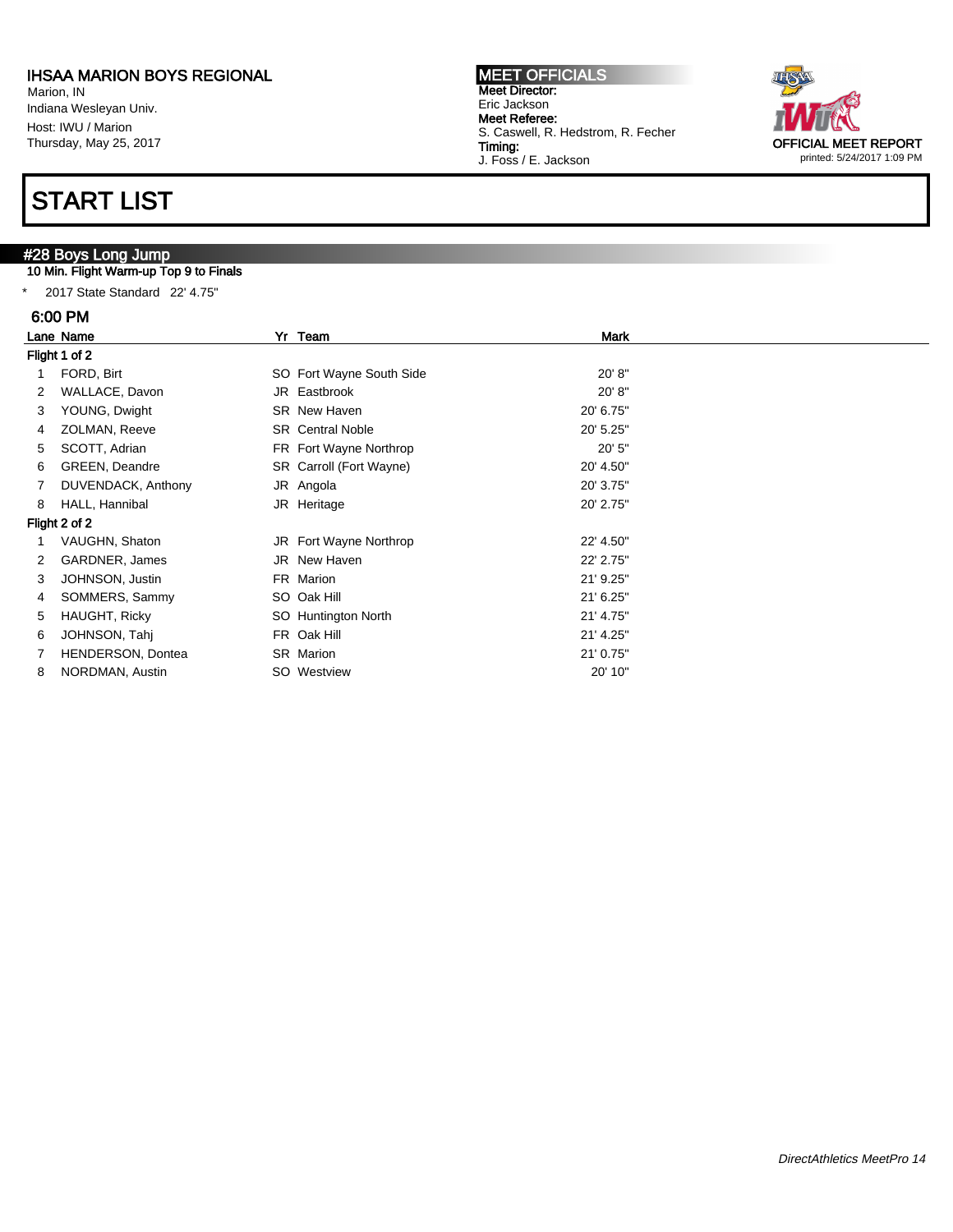Marion, IN Indiana Wesleyan Univ. Host: IWU / Marion Thursday, May 25, 2017

## START LIST

## #32 Boys Discus

### 10 Min. Flight Warm-up Max of 3 Warm-up Throws / Top 9 to Finals

\* 2017 State Standard 158' 4"

#### 6:00 PM

|               | Lane Name                |  | Yr Team                      | Mark     |  |  |  |  |
|---------------|--------------------------|--|------------------------------|----------|--|--|--|--|
|               | Flight 1 of 2            |  |                              |          |  |  |  |  |
|               | CHAMPION, Justice        |  | SR Lakeland                  | 133' 11" |  |  |  |  |
| 2             | VINOPAL, Austin          |  | JR Wabash                    | 135' 0"  |  |  |  |  |
| 3             | ROBERTS, Zachary         |  | JR Carroll (Fort Wayne)      | 135' 4"  |  |  |  |  |
| 4             | COOLMAN, Jared           |  | <b>SR</b> Huntington North   | 136' 1"  |  |  |  |  |
| 5             | PETRANCOSTA, Aaron       |  | SO Angola                    | 136' 6"  |  |  |  |  |
| 6             | CEPHUS, Cameron          |  | JR Fort Wayne Northrop       | 136'8"   |  |  |  |  |
| 7             | IN'T GROEN, Lars         |  | JR South Adams               | 137' 9"  |  |  |  |  |
| 8             | NIEDZWIECKI, Aaron       |  | JR Homestead                 | 141'6"   |  |  |  |  |
| Flight 2 of 2 |                          |  |                              |          |  |  |  |  |
|               | PULLEY, Landen           |  | SR Churubusco                | 144' 3"  |  |  |  |  |
|               | PARKER, Richard          |  | <b>SR</b> Westview           | 144' 10" |  |  |  |  |
| 3             | FOSTER, Jeshua           |  | SR Heritage                  | 145' 2"  |  |  |  |  |
| 4             | TAYLOR, Jake             |  | JR Eastbrook                 | 151'1"   |  |  |  |  |
| 5             | THOMPSON, Jacob          |  | SR Eastside                  | 156'7"   |  |  |  |  |
| 6             | <b>BLACKWELL, Curtis</b> |  | <b>SR Norwell</b>            | 159' 2"  |  |  |  |  |
|               | SIMMONS, Brayden         |  | JR Churubusco                | 160' 11" |  |  |  |  |
| 8             | HOWE, Daniel             |  | SR Fort Wayne Bishop Dwenger | 168' 3"  |  |  |  |  |